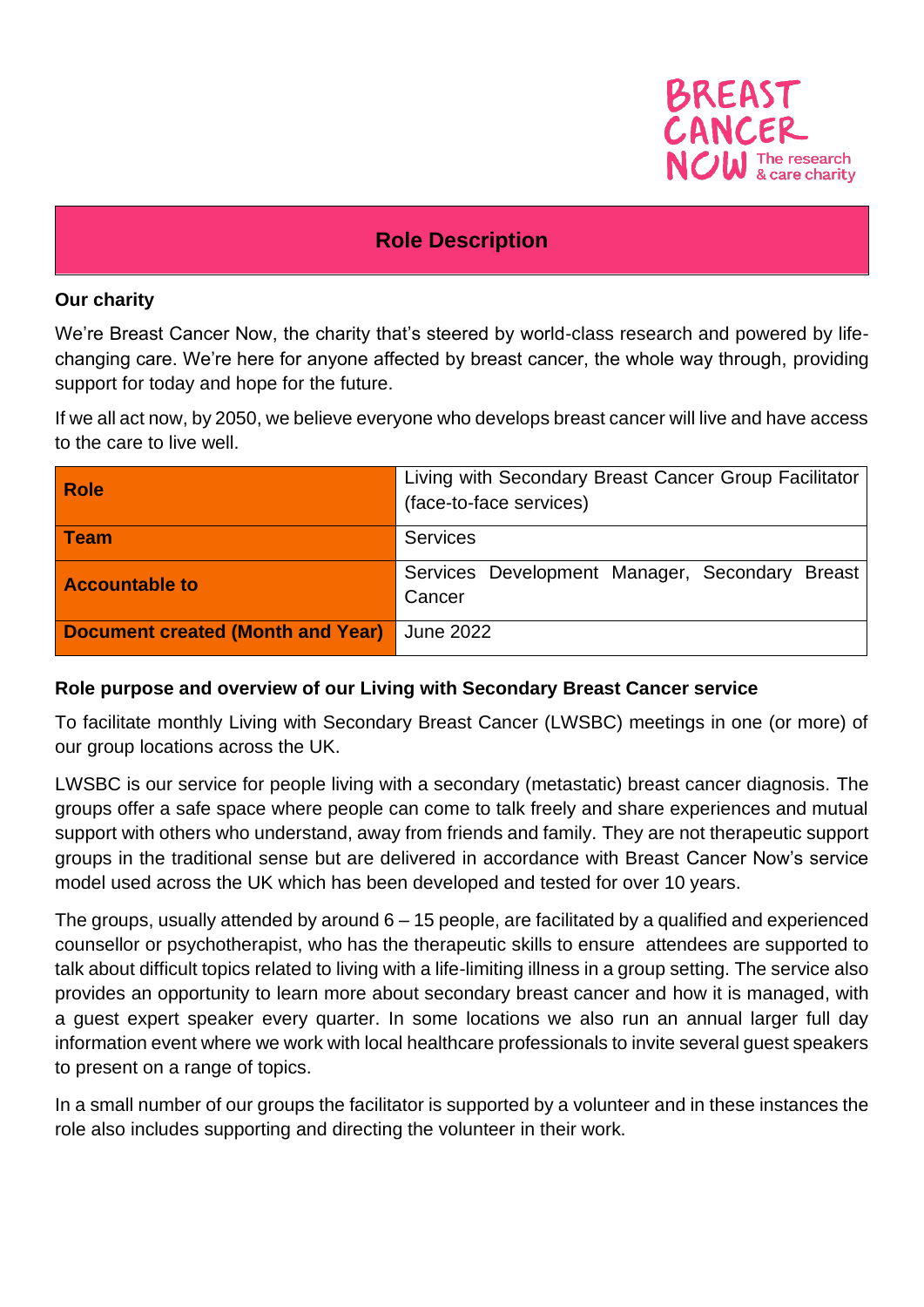### **Key tasks and duties**

- Facilitate monthly LWSBC group meetings, drawing upon your therapeutic skills as required to ensure all participants are given appropriate time to share. This will include facilitating discussions around challenging topics such as end of life, offering support to attendees and signposting them to other services when appropriate.
- Work independently in your locality, supported by Breast Cancer Now staff from one of our regional offices.
- Prepare in advance for each session. This includes familiarizing yourself with relevant risk assessments and health and safety procedures, arriving in good time to set up the room where required and liaising with venue staff upon arrival to confirm any practical arrangements such as refreshments. Display a small selection of reference publications, which you will be required to store in between sessions.
- All communication and administrative tasks associated with the service which includes but is not limited to, familiarising yourself with a pre-session report on attendees and their support needs, completing a telephone/video conference debrief within 10 working days of the session and submitting a brief written report to Breast Cancer Now within 3 working days after each session.
- Ensure speakers deliver sessions within allotted timeframes and facilitate question and answer sessions when appropriate.
- Offer direction and support to volunteer, where applicable, liaising with Breast Cancer Now staff.
- Act as an ambassador of Breast Cancer Now when facilitating service events, keeping up to date with key organisational updates and ensuring the service is delivered in line with Breast Cancer Now's service quality standards and agreed outcomes.
- Build good relationships with healthcare professionals and speakers in the region.
- Work within Breast Cancer Now policies and procedures.
- Recognise, respect and promote equality and inclusion across our services and in your working practices.
- Attend occasional meetings and undertake key training as required.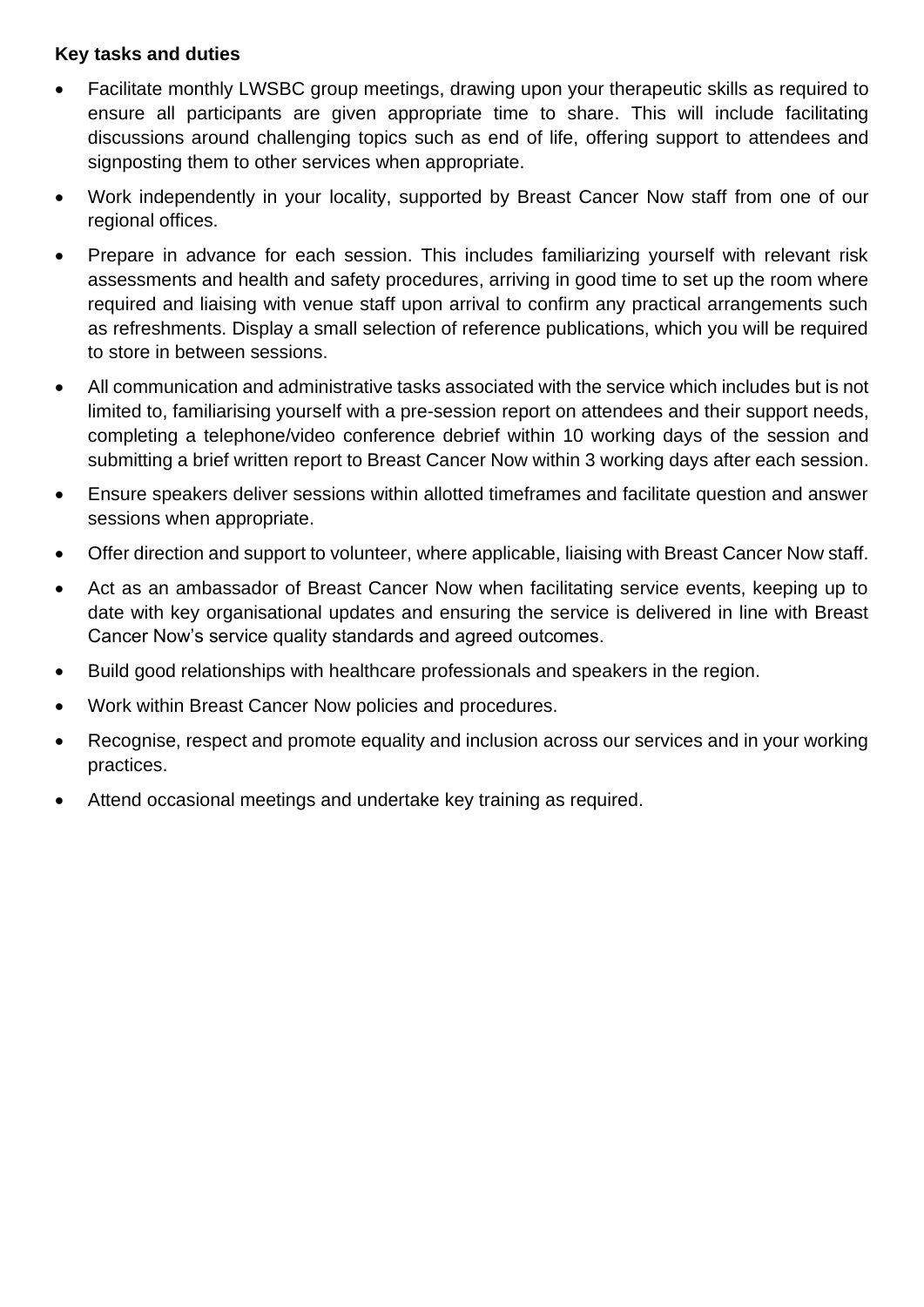# **Person Specification**

#### **Qualifications and Experience**

It is **essential** for you to have the following qualifications and experience:

- Core practitioner training minimum Level 4 diploma in counselling or psychotherapy.
- Experience of facilitating groups.
- Experience of using therapeutic skills to work with people affected by cancer or a life-limiting long-term condition, or other vulnerable/sensitive group.

It is **desirable** for you to have the following qualifications and experience:

- Membership of a relevant professional body (such as BACP, COSCA, NCS, UKCP).
- Experience of facilitating ongoing support groups for people affected by cancer or a life-limiting long-term condition, or other vulnerable/sensitive group.
- Experience of working in the voluntary sector (paid or unpaid) or in a health or social care setting.
- Experience of working with and supporting volunteers.

### **Skills and Attributes**

It is **essential** for you to have the following skills and attributes:

- Warm, approachable and able to put people at ease.
- Excellent time management skills.
- Ability to communicate sensitively with people facing difficult challenges.
- Ability to facilitate difficult discussions around challenging issues such as death and dying, in a group setting.
- Ability to use own initiative and be reactive to change.
- Ability to work collaboratively with other colleagues and teams across different geographical sites.
- Ability to represent the organisation professionally.
- Ability to work independently and deal with unforeseen incidents where arises.
- Ability to use IT packages such as Outlook and Microsoft Office.

It is **desirable** for you to have the following skills and attributes:

- Ability to adapt to organisational change.
- Good administration skills.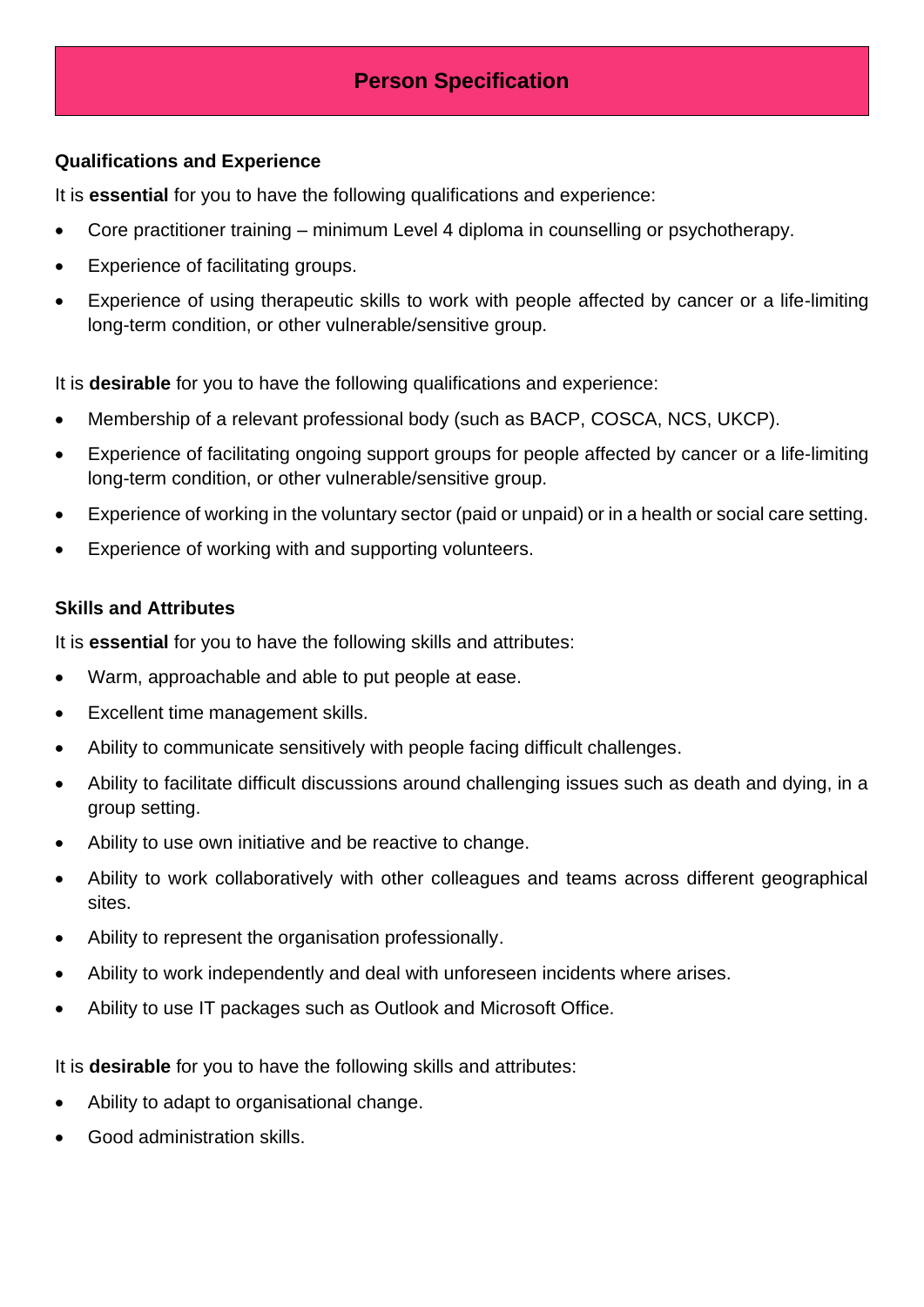## **Knowledge**

It is **essential** for you to have the following level of knowledge:

- Understanding of and commitment to diversity and equal opportunities.
- Understanding of and commitment to the importance of maintaining confidentiality and adhering to General Data Protection Regulation (GDPR).

It is **desirable** for you to have the following level of knowledge:

- Knowledge and understanding of the particular issues and challenges faced by people living with secondary breast cancer.
- Knowledge of the NHS or healthcare systems.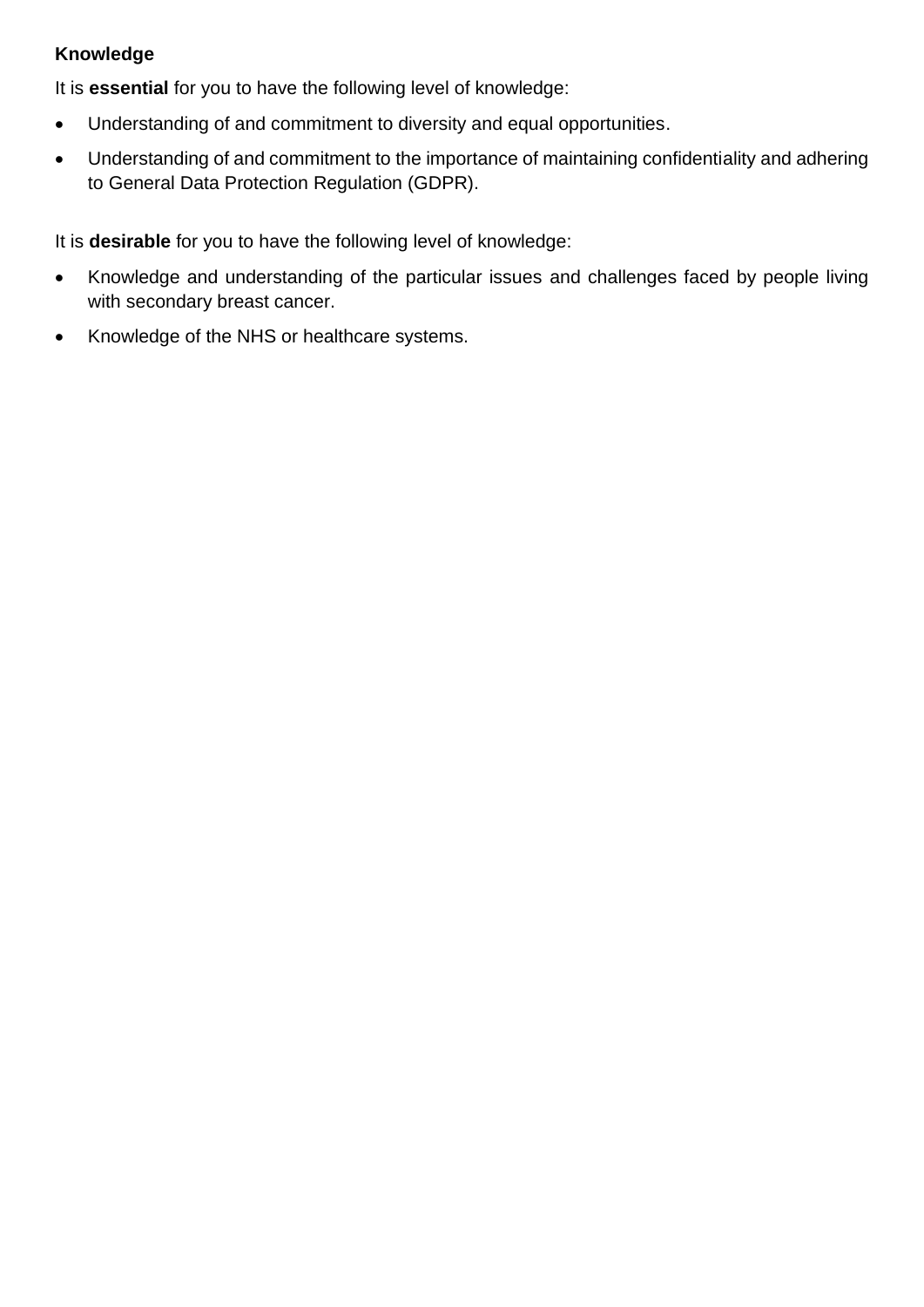# **Other Information**

### **Key internal working relationships**

You will work closely with the following:

- Services Development Manager, Secondary Breast Cancer
- Services Development Coordinators, Secondary Breast Cancer
- Services Support team
- Breast Cancer Now volunteers

#### **Key external working relationships**

You may work with the following:

- People living with a diagnosis of secondary breast cancer
- Venue staff
- Healthcare professionals
- Cancer support and voluntary sector organisations

### **General information**

|                         | The Living with Secondary Breast Cancer<br>meetings are held in a venue in either Edinburgh or<br>Middlesbrough                                                                                                                                                                                                                                                              |
|-------------------------|------------------------------------------------------------------------------------------------------------------------------------------------------------------------------------------------------------------------------------------------------------------------------------------------------------------------------------------------------------------------------|
| <b>Location of role</b> | Our services are usually held in hospitality or<br>community venues in town or city centres that are<br>accessible via public transport. Parking may or<br>may not be available at the venue. If you would like<br>to know the exact location of our current venue in a<br>specific location please get in touch, although do<br>be aware that venues are subject to change. |
|                         | Our Living with Secondary Breast Cancer groups<br>meet once a month: $11am - 1pm$ , with a slightly<br>longer meeting each quarter $(11am - 1:30pm)$ when<br>an expert speaker presents on a relevant topic.                                                                                                                                                                 |
| <b>Hours of work</b>    | There is an additional requirement to complete a<br>debrief with a BCN representative after each<br>meeting, as well as occasional brief introductory<br>calls to new group members and annual<br>mandatory training. (Flat fees payable for each<br>task).                                                                                                                  |